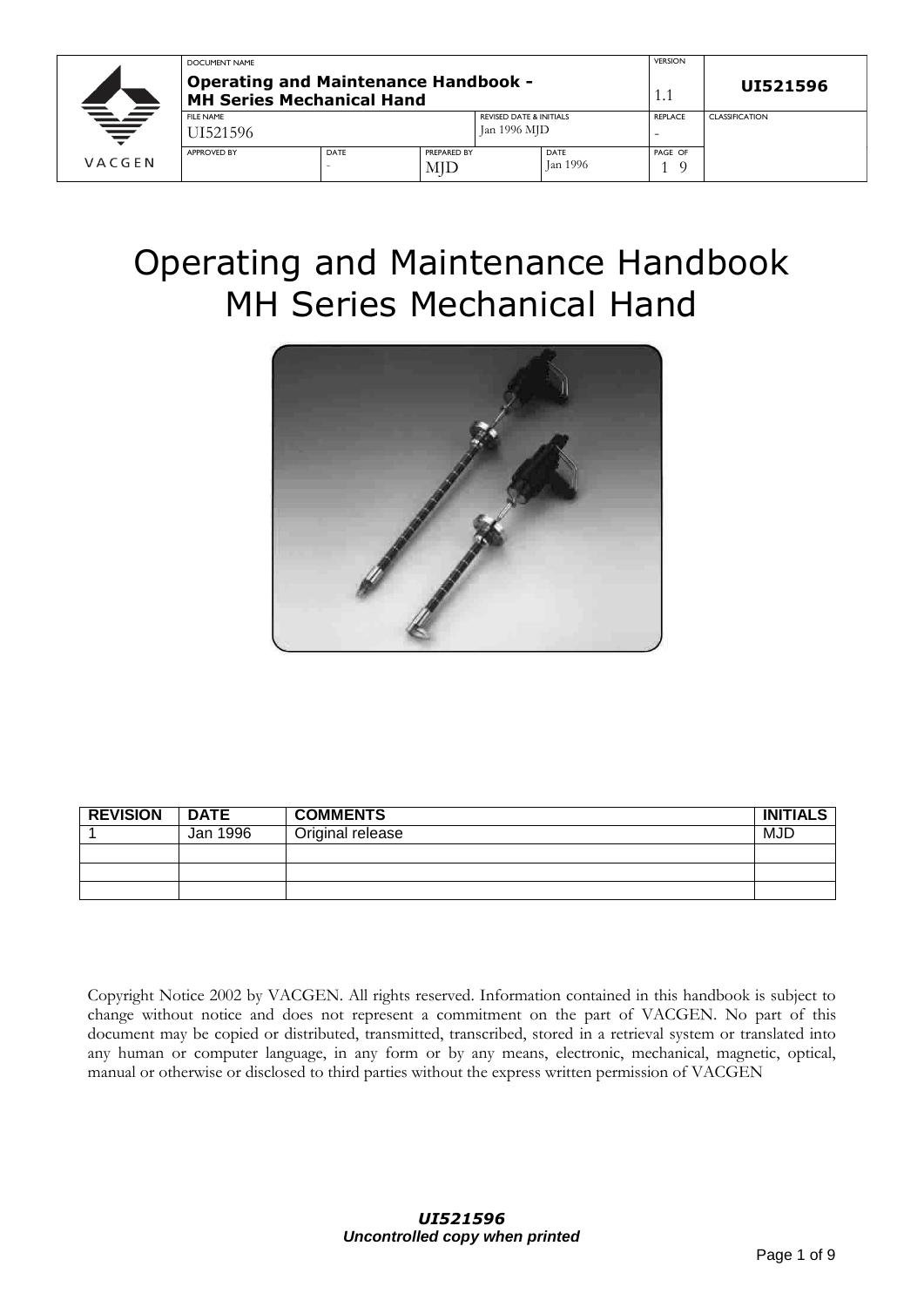|        | DOCUMENT NAME                                                            |      |                    |                                                    |                         | <b>VERSION</b>      |                       |
|--------|--------------------------------------------------------------------------|------|--------------------|----------------------------------------------------|-------------------------|---------------------|-----------------------|
|        | <b>Operating and Maintenance Handbook -</b><br>MH Series Mechanical Hand | 1.1  | UI521596           |                                                    |                         |                     |                       |
| ₩      | <b>FILE NAME</b><br>UI521596-                                            |      |                    | <b>REVISED DATE &amp; INITIALS</b><br>Jan 1996 MJD |                         | <b>REPLACE</b><br>- | <b>CLASSIFICATION</b> |
| VACGEN | <b>APPROVED BY</b>                                                       | DATE | PREPARED BY<br>MJD |                                                    | <b>DATE</b><br>Jan 1996 | PAGE OF<br>$\Omega$ |                       |

## **WARRANTY**

1. Subject to fair wear and tear and the due, observance of any installation user, storage, operating or maintenance instructions the Seller undertakes to replace or, at its option repair free of charge to the purchaser, any goods which the purchaser can establish are defective by reason of defective workmanship or materials which are returned to the Seller, carriage paid, within 12 months of the date of dispatch by the Seller. In the event, however, that the Seller supplies spare parts either direct, or that are fitted or installed or replaced by the Sellers' service center such spare parts will be subject to a warranty period of six months only.

2. The Purchaser cannot return any product for warranty repair without the prior approval of VACGEN and the issue of a Goods Return Number (GRN). This shall be obtained by contacting the service center at VACGEN. All returned products must be accompanied by a completed Declaration of Contamination form. Customers must, in the first instance, contact the local selling agent.

3. We reserve the right to decline to service equipment, we consider is in any way hazardous until a clearance or safety certificate, in a form satisfactory to VACGEN, has been completed and returned by the customer.

#### **REPAIR**

.

The following additional terms and conditions apply in the event that the customer elects to use the services of VACGEN workshop on a chargeable basis.

1. At its own cost the customer shall dispatch the equipment to the workshop, carriage paid, suitably packaged, protected and insured, bearing, a Goods Return Number (GRN)and a completed Declaration of Contamination certificate obtained from VACGEN in advance of shipment.

2. During the period that the equipment is on VACGEN premises, VACGEN will insure the equipment against all risks.

3. Vacuum Generator will provide an acknowledgement of the receipt together with an estimate of the repair charges. Such estimates are carried out on a visual basis and are therefore intended as a guide only. Formal fixed price repair quotations are available and involve the disassembly of the equipment to determine the full extent of the work necessary to restore the equipment to an acceptable standard. In the event that the customer chooses not to proceed with the repair VACGEN will make a charge to cover this examination effort.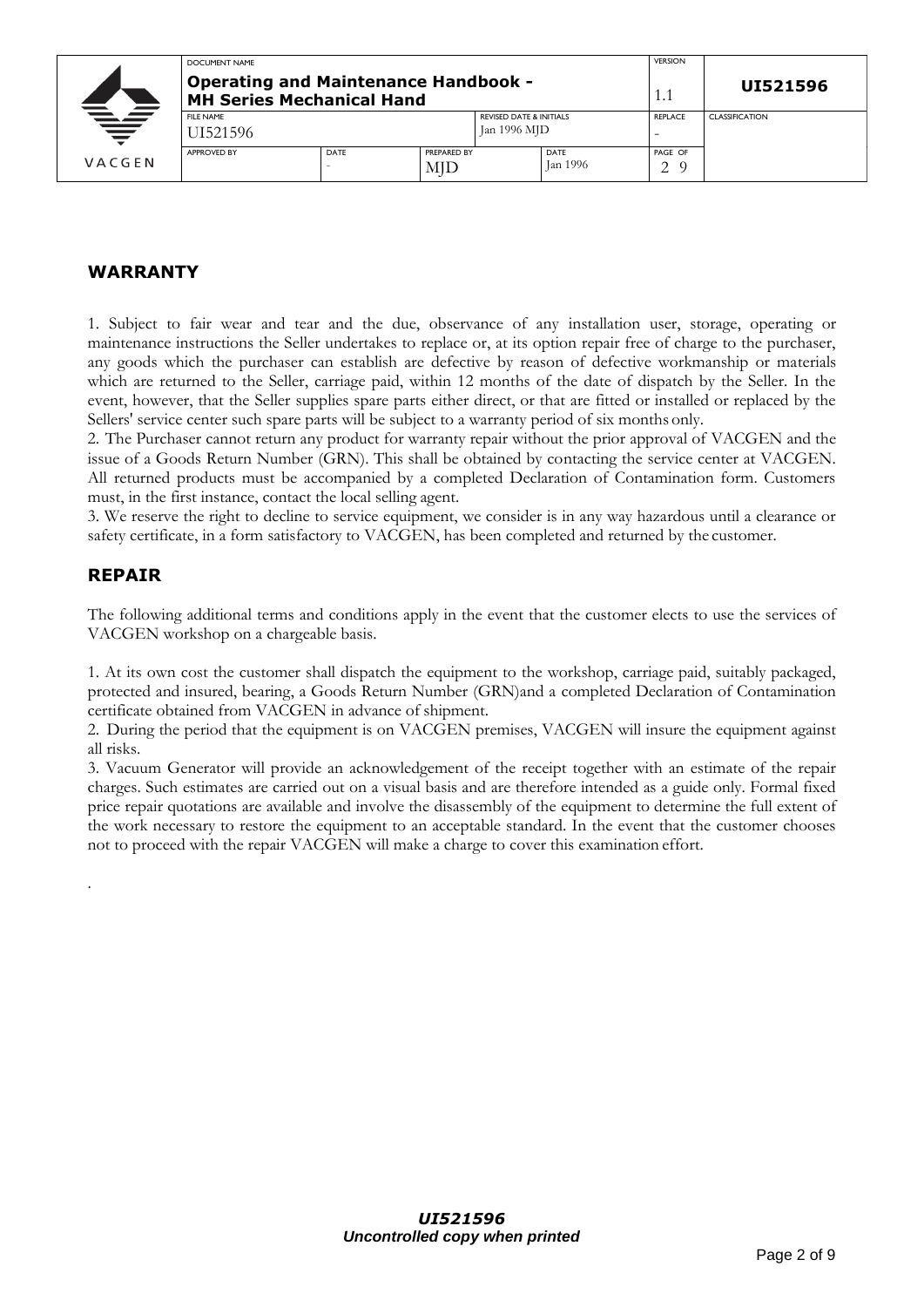|        | DOCUMENT NAME                                                                   |      |                    |                                    |                  | <b>VERSION</b>    |                       |
|--------|---------------------------------------------------------------------------------|------|--------------------|------------------------------------|------------------|-------------------|-----------------------|
|        | <b>Operating and Maintenance Handbook -</b><br><b>MH Series Mechanical Hand</b> |      |                    |                                    |                  |                   | UI521596              |
|        | <b>FILE NAME</b>                                                                |      |                    | <b>REVISED DATE &amp; INITIALS</b> |                  | REPLACE           | <b>CLASSIFICATION</b> |
| ₩      | JI521596                                                                        |      | Jan 1996 MJD       |                                    |                  |                   |                       |
| VACGEN | <b>APPROVED BY</b>                                                              | DATE | PREPARED BY<br>MJD |                                    | DATE<br>Jan 1996 | PAGE OF<br>$\sim$ |                       |

# **Contents**

| Warnings                   | $\mathbf{i}$        |
|----------------------------|---------------------|
| <b>Important Notes</b>     | $\ddot{\mathbf{i}}$ |
| 1.0 Introduction           | 1                   |
|                            | 1                   |
|                            | $\overline{2}$      |
| 4.0 Construction           | $\overline{2}$      |
|                            | 3                   |
|                            | 3                   |
| 7.0 Maintenance            | 3                   |
|                            | 3                   |
| 9.0 Spares and Accessories | $\overline{4}$      |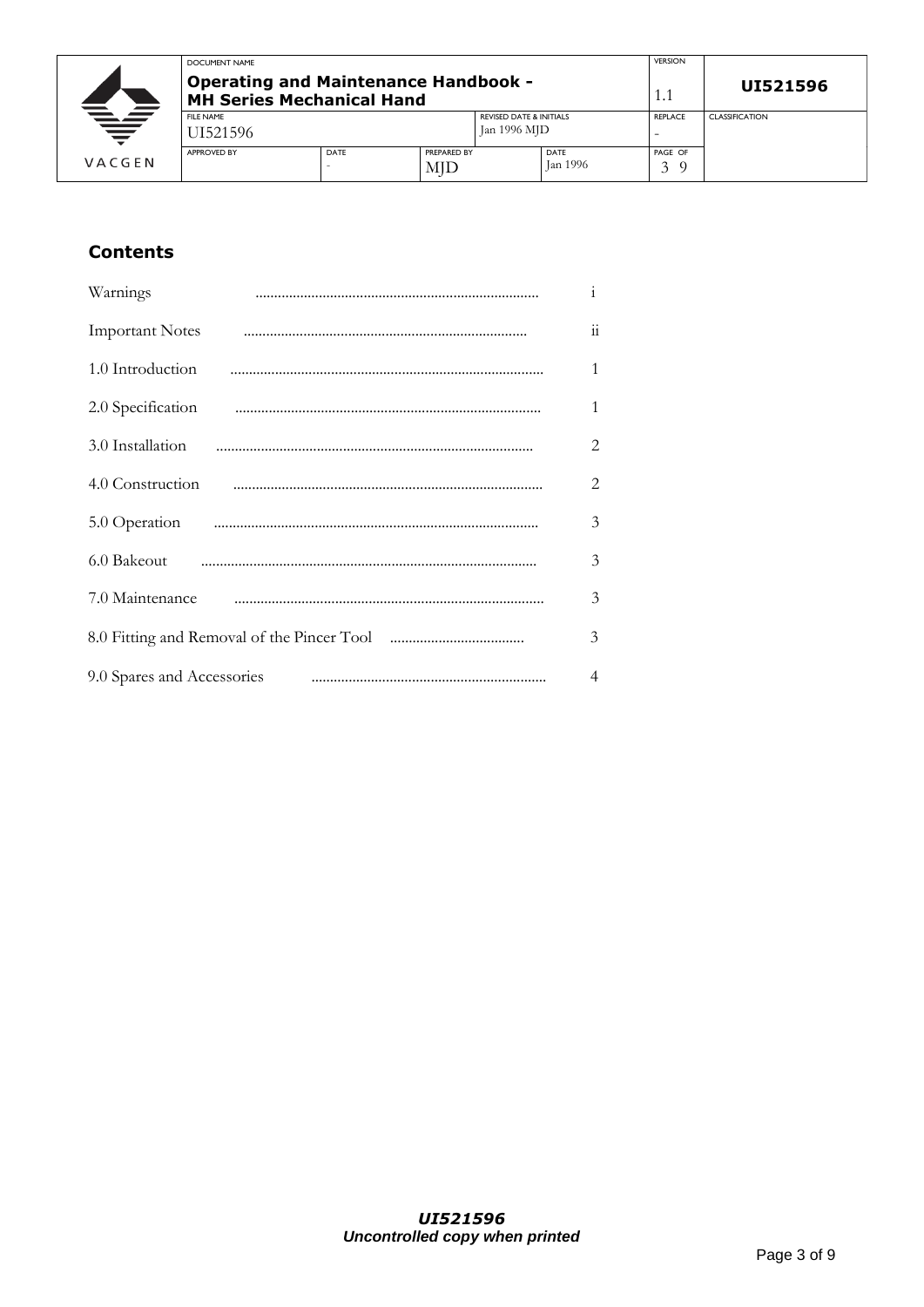|          | DOCUMENT NAME                                                                   |      |                    |                                                    |                  | <b>VERSION</b> |                       |
|----------|---------------------------------------------------------------------------------|------|--------------------|----------------------------------------------------|------------------|----------------|-----------------------|
|          | <b>Operating and Maintenance Handbook -</b><br><b>MH Series Mechanical Hand</b> | 1.1  | UI521596           |                                                    |                  |                |                       |
| $\equiv$ | <b>FILE NAME</b><br>UI521596-                                                   |      |                    | <b>REVISED DATE &amp; INITIALS</b><br>Jan 1996 MJD |                  | <b>REPLACE</b> | <b>CLASSIFICATION</b> |
| VACGEN   | <b>APPROVED BY</b>                                                              | DATE | PREPARED BY<br>MJD |                                                    | DATE<br>Jan 1996 | PAGE OF<br>Δ   |                       |

## **Warnings**

**Warnings:** This equipment must be installed by qualified personnel.

**Warnings:** Refer to the Operating Instructions for the proper use and maintenance of this equipment. Failure to observe these instructions may result in safety hazards.

**Warnings:** It is the responsibility of the user to consider the safety requirements of hazardous materials used with this equipment and the consequence of any leakage, however caused. Consider possible reactions with materials of construction. Any equipment returned to VACGEN must have the correct Declaration of Contamination securely fastened to the outside of the packaging.

**Warnings:** Lubricants used in this assembly may cause irritation to sensitive skin. Wear protective clothing. Do not swallow.

If in doubt contact VACGEN.

#### **Important Notes**

Attention is drawn to the following points of which all users must be aware:

VACGEN requires a Declaration of Contamination to be included with any equipment returned for repair or service. Full details of this requirement are detailed in the Warranty section.

#### **Do not exceed the specified bakeout temperature.**

The lubricants used in this device have low toxicity, but are tenacious and may cause irritation to sensitive skin. Wash affected skin and clothing in warm water and soap. Do not swallow. Full Health & Safety literature on this, or any other compound sold through VACGEN is available on request.

The actuation unit is carefully set up and must not be tampered with in anyway, any attempt to dismantle the device, except where indicated in the Operating Instructions, will invalidate the warranty. If you are experiencing problems, seek advice from any Vacuum Generators service centre.

When disposing of the equipment or materials associated with it, ensure that the applicable regulations and safety measures are followed to reduce any environmental hazard.

Contact Address:

VACGEN, Unit A, Swallow Business Park ,Diamond Drive, Lower Dicker, BN27 4EL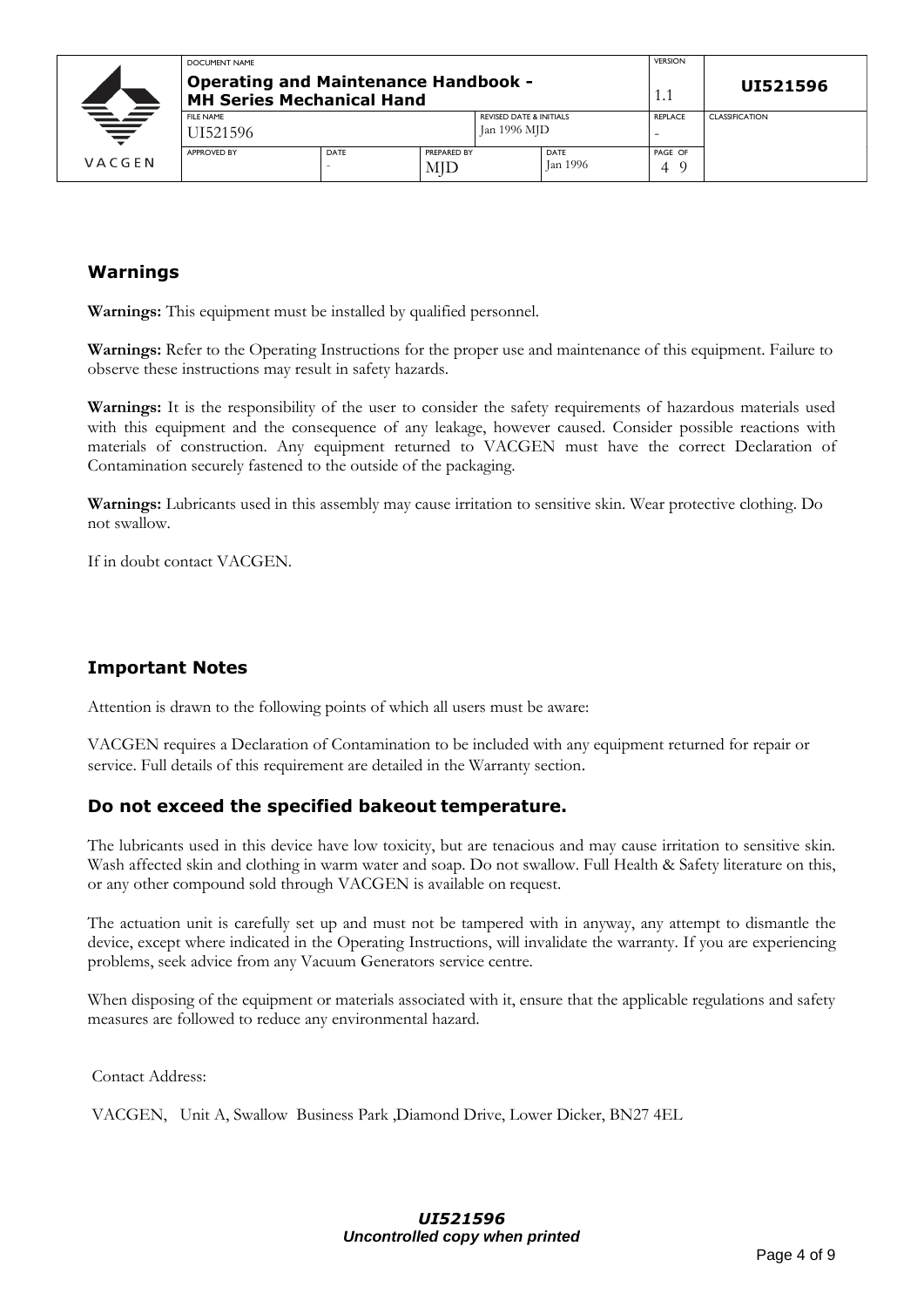|        | DOCUMENT NAME                                                            |             |                                                    |  |                | <b>VERSION</b>        |  |
|--------|--------------------------------------------------------------------------|-------------|----------------------------------------------------|--|----------------|-----------------------|--|
|        | <b>Operating and Maintenance Handbook -</b><br>MH Series Mechanical Hand | 1.1         | UI521596                                           |  |                |                       |  |
| ₩      | <b>FILE NAME</b>                                                         |             | <b>REVISED DATE &amp; INITIALS</b><br>Jan 1996 MJD |  | <b>REPLACE</b> | <b>CLASSIFICATION</b> |  |
|        | UI521596                                                                 |             |                                                    |  |                | -                     |  |
|        | APPROVED BY                                                              | <b>DATE</b> | PREPARED BY                                        |  | DATE           | PAGE OF               |  |
| VACGEN |                                                                          |             | MJD                                                |  | Jan 1996       | ∽                     |  |

# **1.0 Introduction**

The Mechanical Hand is a flexible sample transfer device for use in intermediate transfer between, for example, long travel transfer systems (e.g. linear probes) and sample stages mounted to manipulators. It can also be used for short range transfer, for sample re-arrangement, or in modular exchange systems (e.g. STM tips). The N4H series is available in a range of lengths to suit most chamber/transfer system configurations. The mounting flange is a 70mm OD conflat.

The device has a 'pistol-grip' handle which gives good grip and sensitivity during transfer and manipulation operations. There is a torque-limiting mechanism built into the pistol grip which aids positioning and extends the bellows lifetime.

A variety of pincer type end tools is available for use with the Mechanical Hand. The range includes in-line symmetrical and perpendicular parallel pincer operation; all mechanisms have full 360° continuous rotation capability. All pincer grip styles can be modified to suit specific customer needs for sample transfer. The modular range of pincer grip tools ensures that tools can be easily exchanged, or replaced, if necessary.

Both the linear and the rotary movement have locking clamps to hold the device in a particular orientation. A parking bracket is also provided. The device is shown in figure 1.

# **2.0 Specification**

| Mounting Flange:            | $70$ mm $OD$                                                                                  |
|-----------------------------|-----------------------------------------------------------------------------------------------|
| Mounting Orientation:       | Any                                                                                           |
| Construction:               | All welded stainless steel with bellows articulation                                          |
| Articulation Range:         | $+/- 22.5^{\circ}$                                                                            |
| Z Travel range:             | 80mm, 150mm, 236mm or 279mm (see figure 1)                                                    |
| Rotation:                   | $360^\circ$ Continuous                                                                        |
| Azimuthal Force:            | 10N                                                                                           |
| Maximum Rotational Torque:  | 0.3N <sub>m</sub>                                                                             |
| <b>Bakeout Temperature:</b> | $230^{\circ}$ C                                                                               |
| Jaw Grip force:             | Perpendicular - 10N (on samples <10mm thickness)<br>Symmetrical -3N (74° maximum jaw opening) |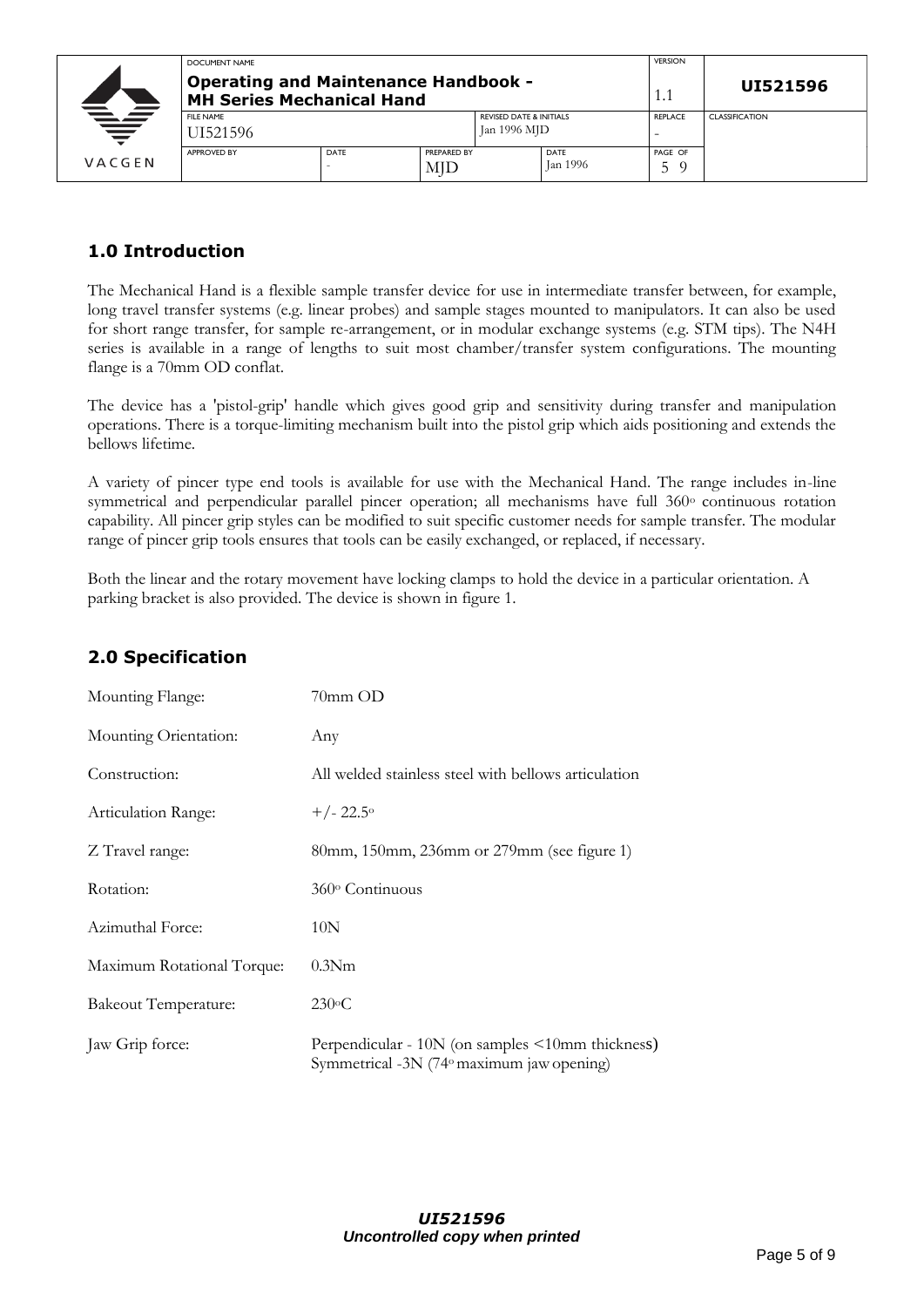|        | DOCUMENT NAME                                                                   | <b>VERSION</b>             |              |                                    |                  |                       |                       |
|--------|---------------------------------------------------------------------------------|----------------------------|--------------|------------------------------------|------------------|-----------------------|-----------------------|
|        | <b>Operating and Maintenance Handbook -</b><br><b>MH Series Mechanical Hand</b> | 1.1                        | UI521596     |                                    |                  |                       |                       |
|        | <b>FILE NAME</b>                                                                |                            |              | <b>REVISED DATE &amp; INITIALS</b> |                  | <b>REPLACE</b>        | <b>CLASSIFICATION</b> |
| ₩      | UI521596-                                                                       |                            | Jan 1996 MJD |                                    |                  |                       |                       |
| VACGEN | <b>APPROVED BY</b>                                                              | DATE<br>PREPARED BY<br>MID |              |                                    | DATE<br>Jan 1996 | PAGE OF<br>$^{\rm o}$ |                       |



**Figure 1 - The Mechanical Hand with details of extended and retracted dimensions**

# **3.0 Installation**

The MH series of Mechanical Hands can be operated when mounted in any orientation. The user must ensure that the bellows are not damaged during installation of the device on the vacuum system. Great care must be taken to ensure that the bellows cannot be forced into the chamber wall (or the intersection of the chamber wall and the port tubulation) during operation. Ideally the mounting port for the manipulator should be specifically designed to ensure that collisions cannot occur.

#### **4.0 Construction**

The vacuum envelope is constructed from stainless steel; all joints are welded. Edge-welded bellows provide the means by which the device operates; the bellows are supported by anti- squirm rings. The tilt articulation is provided by means of an aluminum bronze bearing which carries the main support rod through the centre of the device.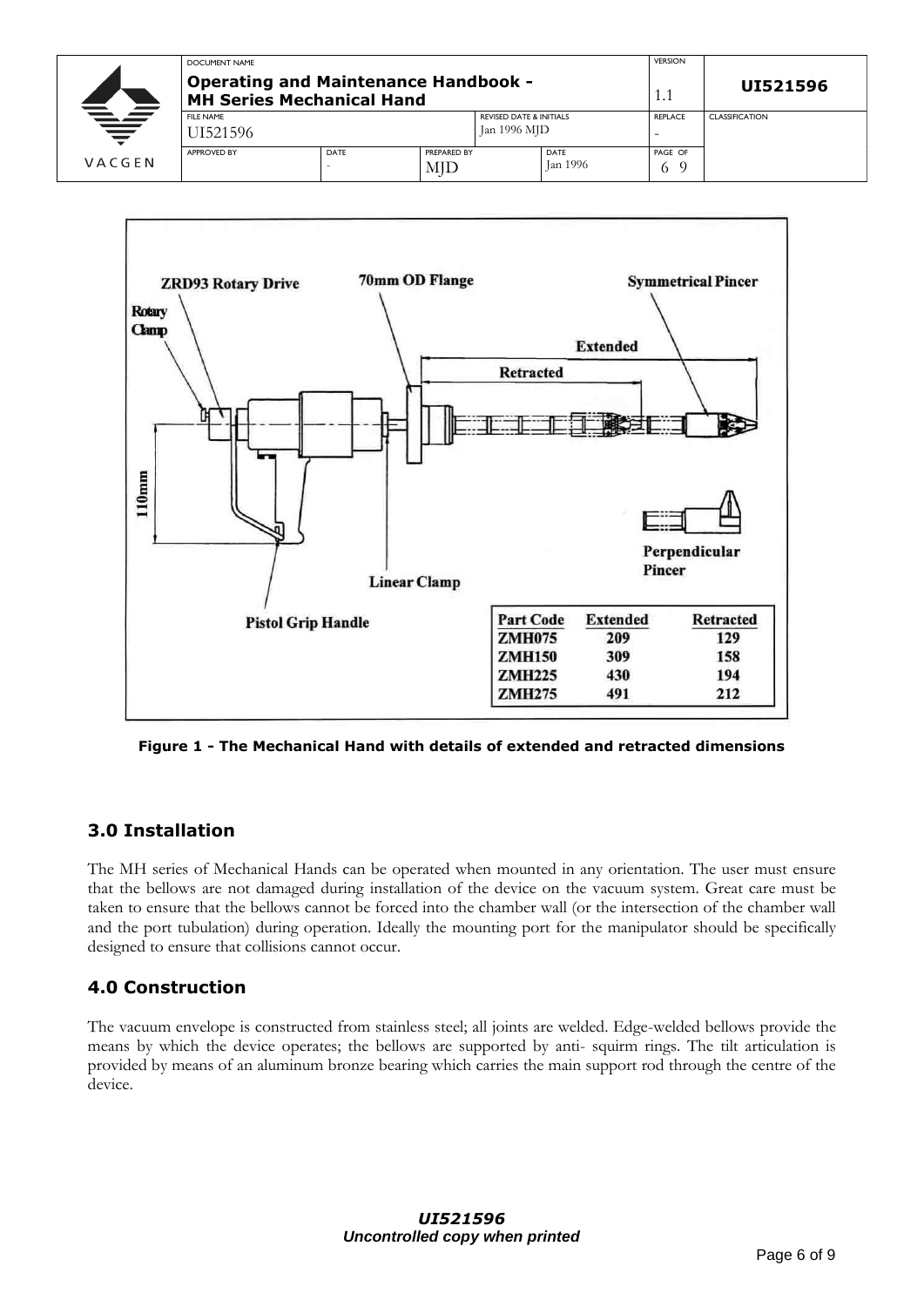|          | DOCUMENT NAME                                                            |      |                                    |  |                | <b>VERSION</b>        |  |
|----------|--------------------------------------------------------------------------|------|------------------------------------|--|----------------|-----------------------|--|
|          | <b>Operating and Maintenance Handbook -</b><br>MH Series Mechanical Hand | 1.1  | UI521596                           |  |                |                       |  |
|          | <b>FILE NAME</b>                                                         |      | <b>REVISED DATE &amp; INITIALS</b> |  | <b>REPLACE</b> | <b>CLASSIFICATION</b> |  |
| $\equiv$ | UI521596                                                                 |      | Jan 1996 MJD                       |  |                |                       |  |
|          | <b>APPROVED BY</b>                                                       | DATE | PREPARED BY                        |  | DATE           | PAGE OF               |  |
| VACGEN   |                                                                          |      | MID                                |  | Jan 1996       | - 0                   |  |

# **5.0 Operation**

Linear and articulated movement is achieved by moving the pistol grip until the desired in-vacuum position is achieved. The device can be held in the retracted position (e.g. to clear a sample exchange mechanism) by means of the linear clamp. This is operated by tensioning the cap head screw in the clamp. Pincer grip operation is achieved by squeezing the pistol grip.

Rotation of the pincer tool is achieved by rotation of the external knob. A torque limiting device is fitted to the pistol grip to ensure that accidental rotation of the pistol grip does not damage the linear bellows.

#### **6.0 Bakeout**

The Mechanical Hand may be baked to 230°C without dismantling. The following precautions must be observed:

i) Heating must only be by convection.

ii) The sensing element of the heater control system must be suspended in air near to the

Mechanical Hand: Under no circumstances should the sensing element be attached to the mechanical hand, or to any part of the vacuum system.

# **7.0 Maintenance**

The Mechanical Hand has been designed to operate for long periods without any maintenance. It may, however, be found necessary to re-lubricate the torque limiter (using Carboflo D lubricant, VACGEN part code ZLUB07A) after around 80 hours of accumulated bakeout.

# **8.0 Fitting and Removal of the Pincer Tool**

Assembly and removal of the pincer tools (ZJAWSY & ZJAWPE)

The pincer tools come complete with all of the circlips, bearings and fasteners necessary to enable them to be easily assembled to the Mechanical Hands as follows.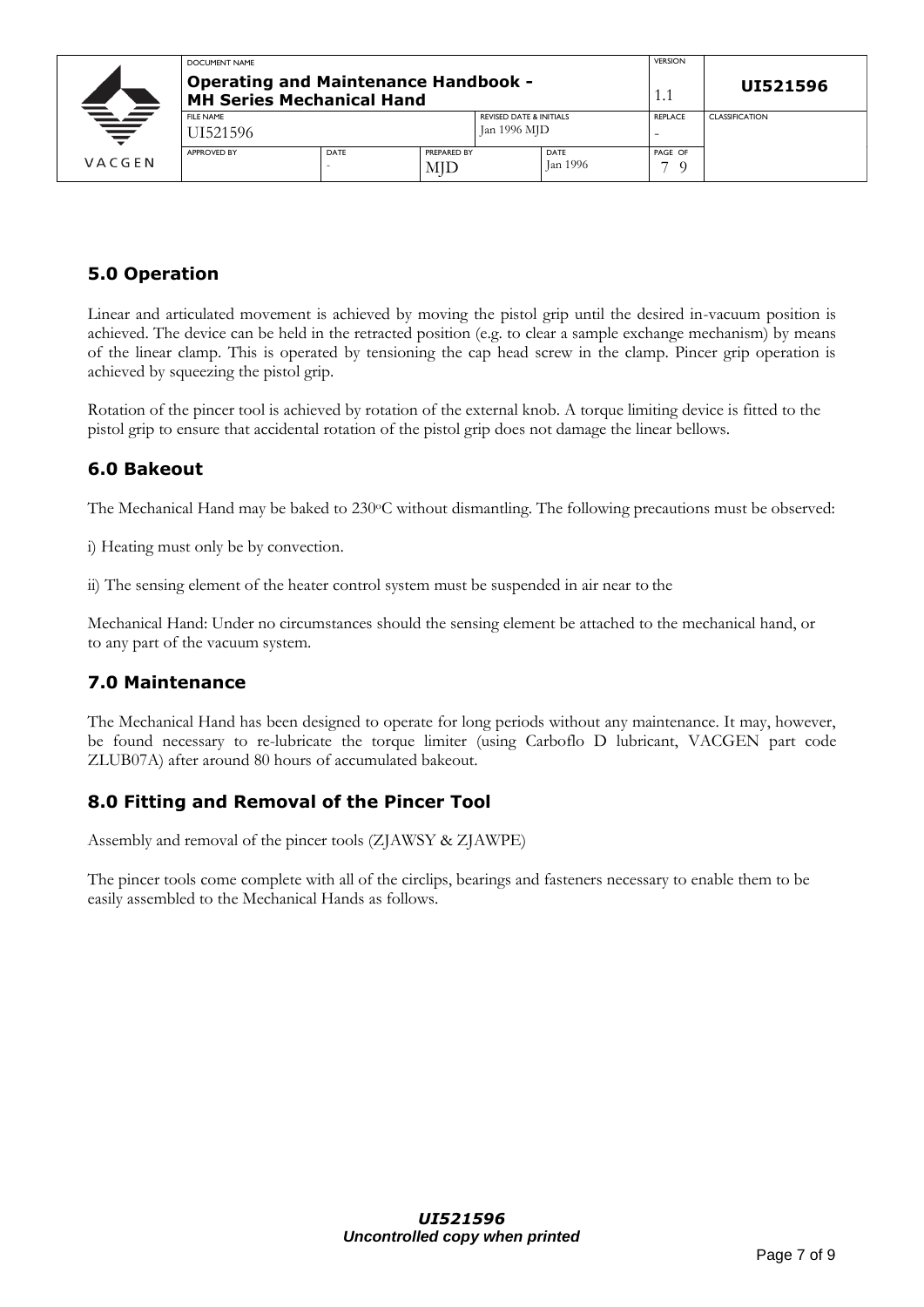|        | DOCUMENT NAME                                                            |      |                           |                                                    |                         | <b>VERSION</b>                             |                       |
|--------|--------------------------------------------------------------------------|------|---------------------------|----------------------------------------------------|-------------------------|--------------------------------------------|-----------------------|
|        | <b>Operating and Maintenance Handbook -</b><br>MH Series Mechanical Hand |      |                           |                                                    |                         |                                            | UI521596              |
| ₩      | <b>FILE NAME</b><br>JI521596                                             |      |                           | <b>REVISED DATE &amp; INITIALS</b><br>Jan 1996 MJD |                         | <b>REPLACE</b><br>$\overline{\phantom{0}}$ | <b>CLASSIFICATION</b> |
| VACGEN | <b>APPROVED BY</b>                                                       | DATE | PREPARED BY<br><b>MJD</b> |                                                    | DATE<br><b>Jan 1996</b> | PAGE OF<br>$\Omega$<br>O                   |                       |



**Figure 2 - Assembly and removal of the pincer tool**

#### **Assembly** (ref fig 2)

1) Fit bearing (item 2) to Mechanical Hand end stub and hold in place with circlip (item 3).

2) Slide pincer tool over bearing and secure with circlip (item 1).

3) While holding the pincer tools jaws shut depress the pistol grip handle by not less than 1mm, then tighten the set screw (item4). This sets the jaw opening/"gripping force".

4) If after assembly it is felt that more "gripping force" is required it can be increased by repeating step 3 but the pistol grip must be depressed further than the 1mm stated. It must be noted however that this will reduce the amount the jaws will open.

# **Removal**

Removal of the pincer tools is the opposite of the assembly routine discussed above.

#### **9.0 Spares and Accessories**

| Part Code     | Description                                        |
|---------------|----------------------------------------------------|
| <b>ZJAWSY</b> | Symmetrical Double-acting In-line Pincer Grip Jaws |
| <b>ZJAWPE</b> | Perpendicular Parallel-acting Pincer Grip Jaws     |